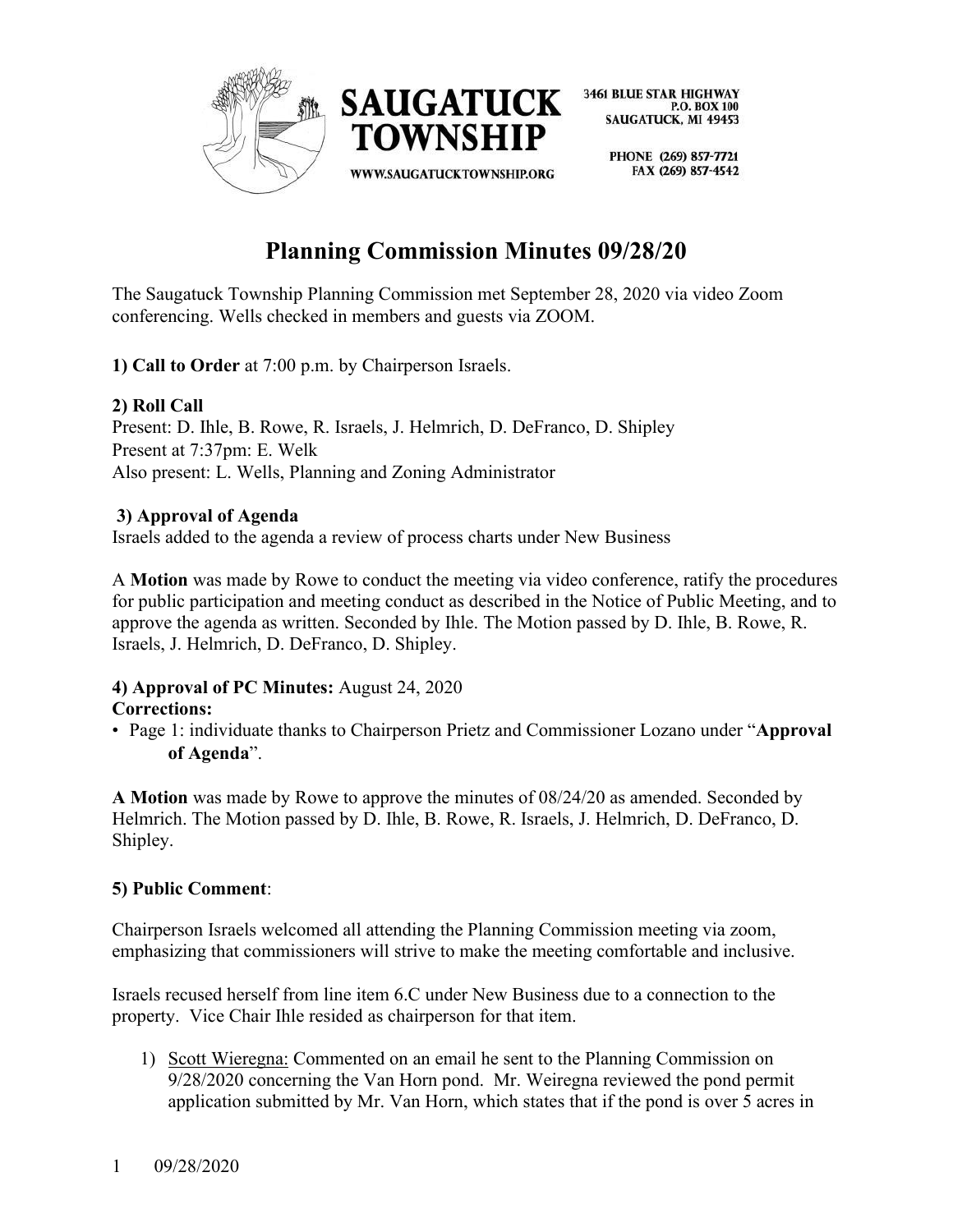

P.O. BOX 100 SAUGATUCK, MI 49453

PHONE (269) 857-7721 FAX (269) 857-4542

size, DEQ must review the site. The map submitted by Mr. Van Horn shows the pond as less than 5 acres in size. However, Mr. Wiergena states that he has good reason to believe the pond is larger than 5 acres in size. Now that the pond is complete, he believes the Township has a duty to measure the pond and confirm its actual size.

#### **6) New Business**

**A. Special Approval Use and Site Plan Review** application to amend the approved special approval use medical and recreational (adult-use) marijuana facility on parcel #20-021-026-20 (aka. Blue Star Provisioning, SW corner of Just Barns Dr. and Blue Star Highway). Parcel is within the C-3 zoning district.

Zoning Administrator Wells reviewed application submitted by applicant with respect to whether the applicant met the standards for Special Approval Use for a Marijuana Business. Administrator Wells noted that the zoning ordinance for SAU for Marijuana Businesses involves two sections for consideration; (1) application must conform to the general standards of SAU, and (2) application must meet the standards for SAU relative to Marijuana Businesses.

Adm. Wells noted that the Township has had great communication with the applicant and their engineer, and extends her gratitude to the applicant for keeping those communication channels open.

Matthew Bush: Civil Consultant of applicant, explained that applicant and team is working diligently to meet all requirements. Applicant updated conceptual entry sign and restricted hours of delivery. Assured the PC of the applicant's commitment to address architectural concerns, landscaping, and odor control.

Commissioner Welk joined meeting at 7:37pm.

## **Chairperson Israels opened the public hearing.**

1) Jeanette Locher: Ms. Locher inquired about the distance between the presently proposed Marijuana facility and the operational marijuana facility in the City of the Village of Douglas.

#### **Public Hearing Closed**

A **Motion** was made by Welk to approve the Special Approval Use and Site Plan for a provisioning center at the south east corner of Just Barns and Blue Star Highway, parcel 20-021- 026-20 with the understanding that the applicant meet the 13 recommendations in the memo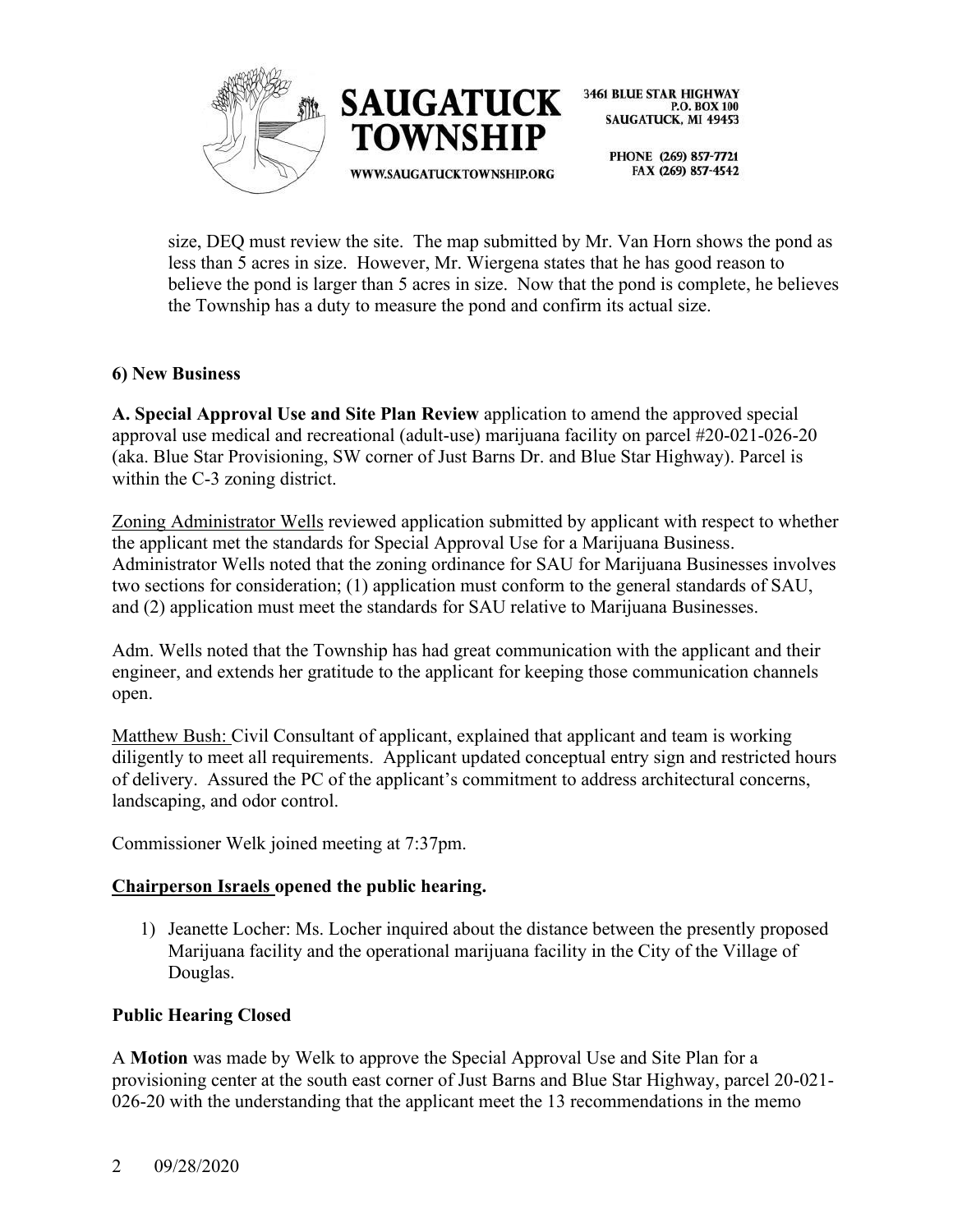



> PHONE (269) 857-7721 FAX (269) 857-4542

from the Township Planner to the Planning Commission dated September 22, 2020. No second to the motion. The Motion is not considered at this time.

As a point of order, Chairperson Israels resumes discussion of the agenda for 6.A.

Commissioners discussed application with Mr. Bush, Ms. Van Meter (applicant), and Adm. Wells. Helmrich asked Adm. Wells about the enforcement of landscaping requirements, specifically as they pertain to the preservation of existing landscape, and possible recourse available to the Township if those requirements are violated. Wells suggested (1) adding a condition that the applicant add dimensions to the "do not disturb" areas of the site map, and (2) tapping off landscape to be preserved. Ms. Van Meter, applicant, clarified that no large trees were identified on the property in question. Mr. Bush added that the disturbed areas would be clearly delineated from the undisturbed areas with silt fencing. Ihle asked for landscaping plan for dry detention basins. Israels asked Mr. Bush to address the use of boral siding and to clarify the intended material to be used in constructing the knee wall. Applicant's team clarified that the proposed siding is a cement board with the look of wood and will be black. DeFranco and Shipley inquired about applicants recycling plan. Israels commended applicant and team for their detailed security and sanitation plans. Ihle followed up on Ms. Locher's question, and asked Wells about the distance between the proposed provisioning center and the operational provisioning center in Douglas. Wells was uncertain of the exact distance, but explained that the Township does not have separation requirements for marijuana provisioning centers.

A **Motion** was made by Welk to approve the Special Approval Use and Site Plan for a provisioning center at the south east corner of Just Barns and Blue Star Highway, parcel 20-021- 026-20 with the understanding that we incorporate changes discussed and agreed upon this evening by the commission to include a condition concerning a "do not disturb" area (listed below as condition 14 under recommendations), items 2-7 from the Engineer report on file, and the 13 recommendations in the memo from the Township Planner to the Planning Commission dated September 22, 2020. Seconded by Ihle. The Motion passed by unanimous roll call vote.

RECOMMENDATIONS for application for special approval use medical and recreational (adult-use) marijuana facility on parcel  $#20-021-026-20$  from September  $22<sup>nd</sup>$  memo from Planning and Zoning Adm. to the Planning Commission.

- 1. Windows and doors shall remain closed except for ingress and egress.
- 2. Negative interior air pressure shall be maintained at all times.
- 3. The applicant shall prepare written statement related to hours of delivery.
- 4. All lighting fixtures shall be downward facing and dark sky compliant. The lighting plan shall conform with section 40-649 of the zoning ordinance, and fixture cut sheets and details shall be provided. The security plan states that lights are 15' in height, different from the photometric plan. These two documents should correspond with one another.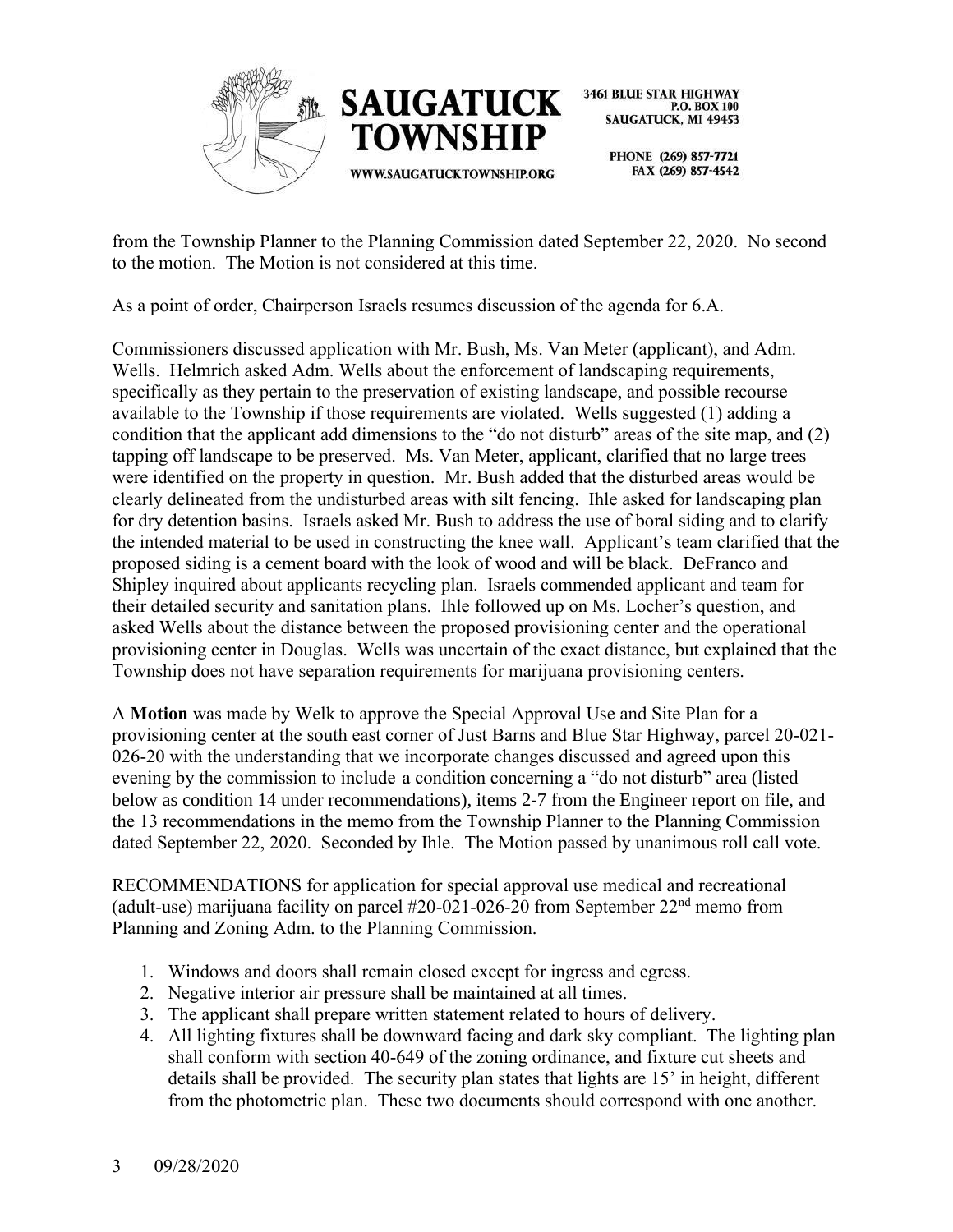



WWW.SAUGATUCKTOWNSHIP.ORG

**3461 BLUE STAR HIGHWAY** P.O. BOX 100 SAUGATUCK, MI 49453

> PHONE (269) 857-7721 FAX (269) 857-4542

- 5. The odor management system shall be sized according to the volume of the room it is serving. Verification of sizing shall be provided to the Township for review.
- 6. The applicant shall provide a statement related to maintenance of the odor control system, including responsibilities and frequency that filters be replaced.
- 7. The applicant shall adhere to all requirements and standards of applicable local, state and federal laws, including Ordinance 40-746
- 8. The building shall be designed to meet the architectural standards of Section 40-622 of the Zoning Ordinance, including materials, roof line, transparency, etc. Rooftop mechanicals shall be screened from view.
- 9. There shall be no drive through operations unless a special approval use is amended.
- 10. All conditions as set forth by the Fire District.
- 11. All conditions of the Township Engineer.
- 12. All conditions of the utility district, Allegan County Road Commission, and other applicable reviewing agencies.
- 13. All conditions shall be met by all reviewing parties, and all fees paid prior to issuance of building permit. It shall be the responsibility of the applicant to seek reviews and approvals from reviewing parties and furnish confirmation to the building department prior to issuance of building permit.
- 14. The applicant shall add dimensions to the "do not disturb" areas of the site map.

**B. Special Approval Use application** from JARS Holdings, LLC to operate a Marijuana Retailer on parcel #20-029-002-11, (aka. 2790 Blue Star Highway). Parcel is within the C-3 zoning district.

Adm. Wells reviewed the application on file. Wells clarified that the application is to amend a Special Approval Use for medical marijuana to allow adult use marijuana.

Lisa Doty, applicant, explained that she has worked extensively with the project engineer on the site plan. Specified that the submitted site plan shows that the old growth trees in the front and back of the property will remain. Will also add more landscaping to the sides of the property as per Township requirements. Jason Abril, project representative, adds that the current landscaping plan calls for planting an additional 40 shrubs and 40 trees. He confirmed that the current well on the property will remain in use and that he will be looking at the detention basin with project engineer to determine scope of work.

#### **Chairperson Israels opened the public hearing.**

1) Dave Heilman, 2755 Blue Star Highway: Lives across the street from the proposed project. Mr. Heilman noted that the previous refuse plan submitted by the applicant does not show the 20 parking spaces that now appear on the site map. He wished to know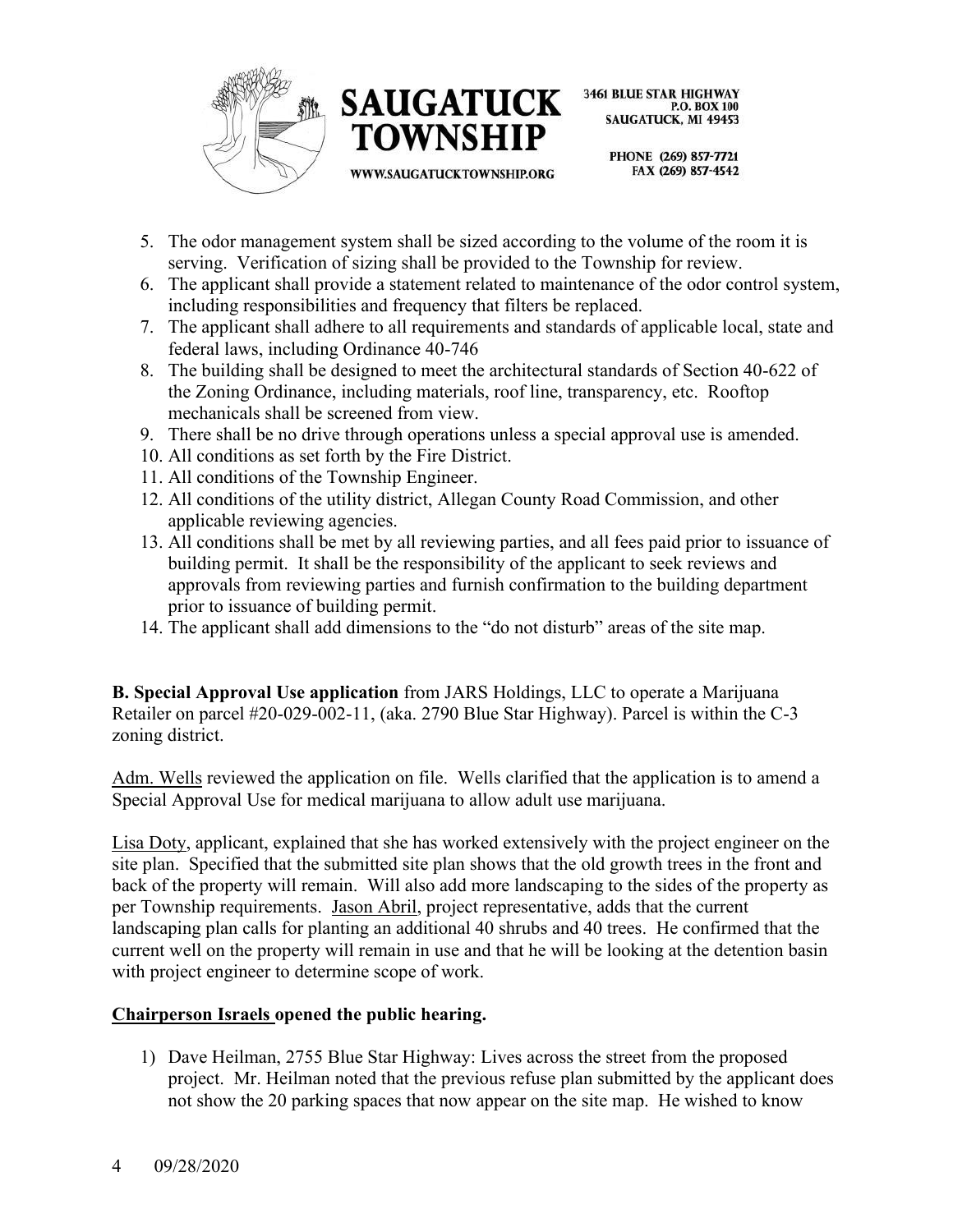



> PHONE (269) 857-7721 FAX (269) 857-4542

whether the parking plan has changed further since the site plan's recent submission. Mr. Heilman noted his general concern with increased traffic in the area. Both himself and his neighbors regularly experience cars attempting to pass on the left while they are attempting to make left hand turns into their driveways. He is concerned of potential traffic accidents that may result from drivers unfamiliar with the area. Mr. Heilman asked whether any action has been taken by the applicant or Township to alleviate traffic concerns. He also noted that the previous applicant cited having the project entrance and exit exclusively on a private drive was beneficial to traffic flow. Mr. Heilman inquired about any correlations between the previous project and the current proposal.

#### Public Comment Closed

Ms. Doty stated that the site plan showed 12 parking spaces, and that a traffic study had been completed the previous year with the traffic advisor finding that there would not be a significant increase in traffic due to the proposed project. Helmrich asked if the current log exterior would be maintained, which Ms. Doty confirmed to be the case. Israels asked for clarification on the proposed paving material. Ms. Doty stated that it would be a standard duty asphalt. Israels questioned whether the PC addressed all the concerns submitted by Mr. Joe Kostyla in correspondence on file. DeFranco asked whether applicant is clear which old growth trees are not to be disturbed. Mr. Abril confirmed that the applicant will not remove any trees from the property, and stated that he is prepared to submit signage proposals to Adm. Wells. Wells addressed Mr. Kostyla's request that applicant construct a cyclone fence and remote sliding gate on Mr. Kostyla's property. Applicant did not mind improving existing gate, but was unwilling to install a remote sliding gate. Shipley asked for clarification on the demolition of the garage on the property and intent for the existing well. Mr. Abril confirmed the garage will be demolished and replaced with landscaping. He also confirmed that the existing well will continue to be used and thus will not be capped.

A **Motion** was made by Welk to approve application from JARS Holdings, LLC to operate a Marijuana Retailer on parcel #20-029-002-11, (aka. 2790 Blue Star Highway) with the understanding that we incorporate the 12 recommendations in the memo from the Township Planner to the Planning Commission dated September 22, 2020. Seconded by Rowe. The Motion passed by D. Ihle, B. Rowe, J. Helmrich, D. DeFranco, D. Shipley, E. Welk. Chairperson Israels lost connection from the zoom call.

RECOMMENDATIONS for application from JARS Holdings, LLC to operate a Marijuana Retailer on parcel #20-029-002-11, (aka. 2790 Blue Star Highway).

- 1. Windows and doors shall remain closed except for ingress and egress.
- 2. Negative interior air pressure shall be maintained at all times.
- 3. All lighting fixtures shall be downward facing and dark sky compliant.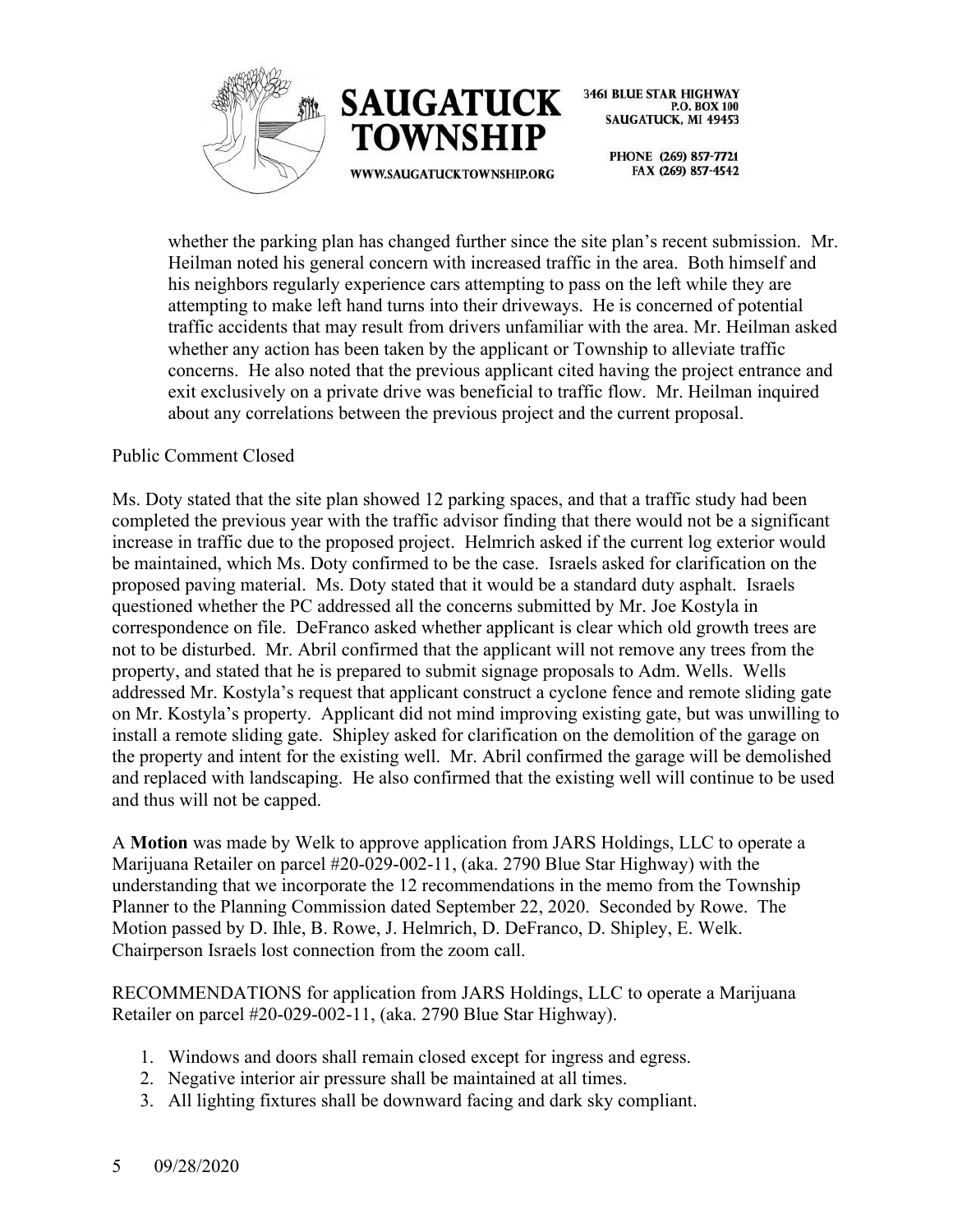



WWW.SAUGATUCKTOWNSHIP.ORG

**3461 BLUE STAR HIGHWAY** P.O. BOX 100 SAUGATUCK, MI 49453

> PHONE (269) 857-7721 FAX (269) 857-4542

- 4. The odor management system shall be sized according to the volume of the room it is serving. Verification of sizing shall be provided to the Township for review.
- 5. The applicant shall adhere to all requirements and standards of applicable local, state and federal laws, including Ordinance 40-746 at all times.
- 6. The applicant shall include the access easement on all sheets of the plan set for final sign off.
- 7. The applicant shall include a label of the new fence to be added, as well as a fence detail.
- 8. The applicant shall label the drainage basin.
- 9. The applicant shall label and describe pavement material for the exit/shared drive area. Pavement shall be designed and constructed to withstand heavy equipment.
- 10. The applicant shall provide information related to the well on site, and should the well be abandoned, they shall provide verification that it has been capped.
- 11. All fees shall be paid and the applicant be current with all license fees prior to issuance of building permit or certificate of occupancy.
- 12. Prior to building permit, all conditions of the applicable reviewing agencies shall be met including the Township Engineer, Township Planner, Allegan County Road Commission, Fire District and others.

**C. Special Approval Use** application from Mark Bubloski, AIX Designs, LLA for Miniature Golf facility at the northwest corner of Blue Star Highway and Clearbrook on parcel 20-003- 068-30. Parcel is within the C-3 zoning district.

Chairperson Israels recused herself, Vice Chair Ihle stepped in as acting PC Chairperson.

Adm. Wells reviewed application for Special Approval Use. Noted that the Township received four correspondences in support of the proposed project.

John Tempas, engineer for the project, represented the applicant. Applicant's intent is to create an aesthetically pleasing course with a very natural landscape. Hours of operation are to be determined, but initial suggestion was about 9am-10pm. The applicant intends for the business to be seasonal. Applicant was hoping to create visual barriers with neighboring properties through landscape, but was open to installing fencing if the Township finds it necessary. The applicant planned to play low volume, background music through hidden ground speakers, and to host small private parties, but not large-scale events.

## **Vice Chairperson Ihle opened the public hearing.**

1) Jeanette Locher: Ms. Locher was representing the residents at Singapore Cove Apartments, the apartment complex that directly borders the property in question, and submitted a petition opposing the miniature golf course signed by 13 households. Neighbors are concerned with potential noise and light disturbances, as their bedrooms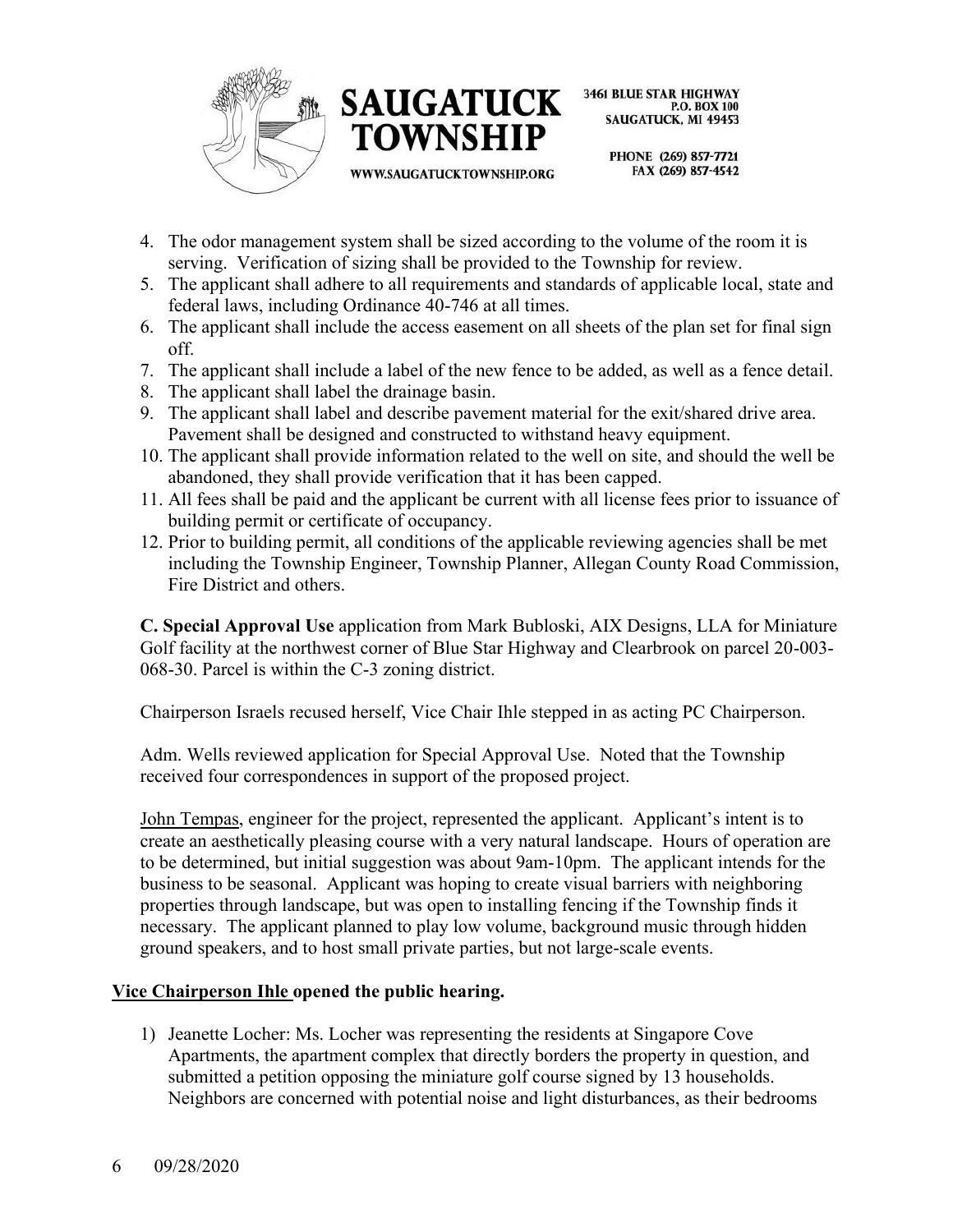



> PHONE (269) 857-7721 FAX (269) 857-4542

face the property in question. Neighbors are also concerned with potential theft and vandalism. Ms. Locher also explained that the apartment complex has a small parking lot, and there is concern that overflow parking from the miniature golf course will take over spots dedicated to apartment residents. Ms. Locher also cited concerns with increased traffic on an already congested stretch of Blue Star Highway.

Public Comment Closed.

Rowe noted the project would be a nice addition to the community, but takes seriously neighbors' concerns. Welk expressed approval of project. DeFranco asked Adm. Wells to list other types of business allowed for by current zoning. Commissioners discussed additional conditions for the approval of SAU. Commissioners agreed to the following additional conditions for approval: (1) the applicant shall install only low, landscape lighting on the actual golf course, i.e. no pole lighting, and (2) the applicant shall install fencing along adjacent residential properties.

A **Motion** was made by Welk to approve application for a SAU from Mark Bubloski, AIX Designs, LLA for Miniature Golf facility at the northwest corner of Blue Star Highway and Clearbrook on parcel 20-003-068-30 with the understanding that the three recommendations in the memo from the Township Planner to the Planning Commission dated September 22, 2020 be incorporated and the two additional conditions decided on by Planning Commissioners be incorporated, which are listed as conditions four and five in the below recommendations. Seconded by Helmrich. The Motion passed by D. Ihle, B. Rowe, J. Helmrich, D. DeFranco, D. Shipley, E. Welk. Chairperson Israels recused herself.

RECOMMENDATIONS for the application from Mark Bubloski, AIX Designs, LLA for Miniature Golf facility at the northwest corner of Blue Star Highway and Clearbrook on parcel 20-003-068-30.

- 1. A driveway permit shall be secured from the Allegan County Road Commission, and it shall be 100' from the intersection of Blue Star Highway.
- 2. A site plan shall be submitted, reviewed and approved in conformance with the Saugatuck Township Zoning Ordinance.
- 3. The applicant shall submit all paperwork for building permits, and shall comply with applicable local, state and federal standards.
- 4. The applicant shall install only low, landscape lighting on the actual golf course, i.e. no pole lighting.
- 5. The applicant shall install fencing along adjacent residential properties.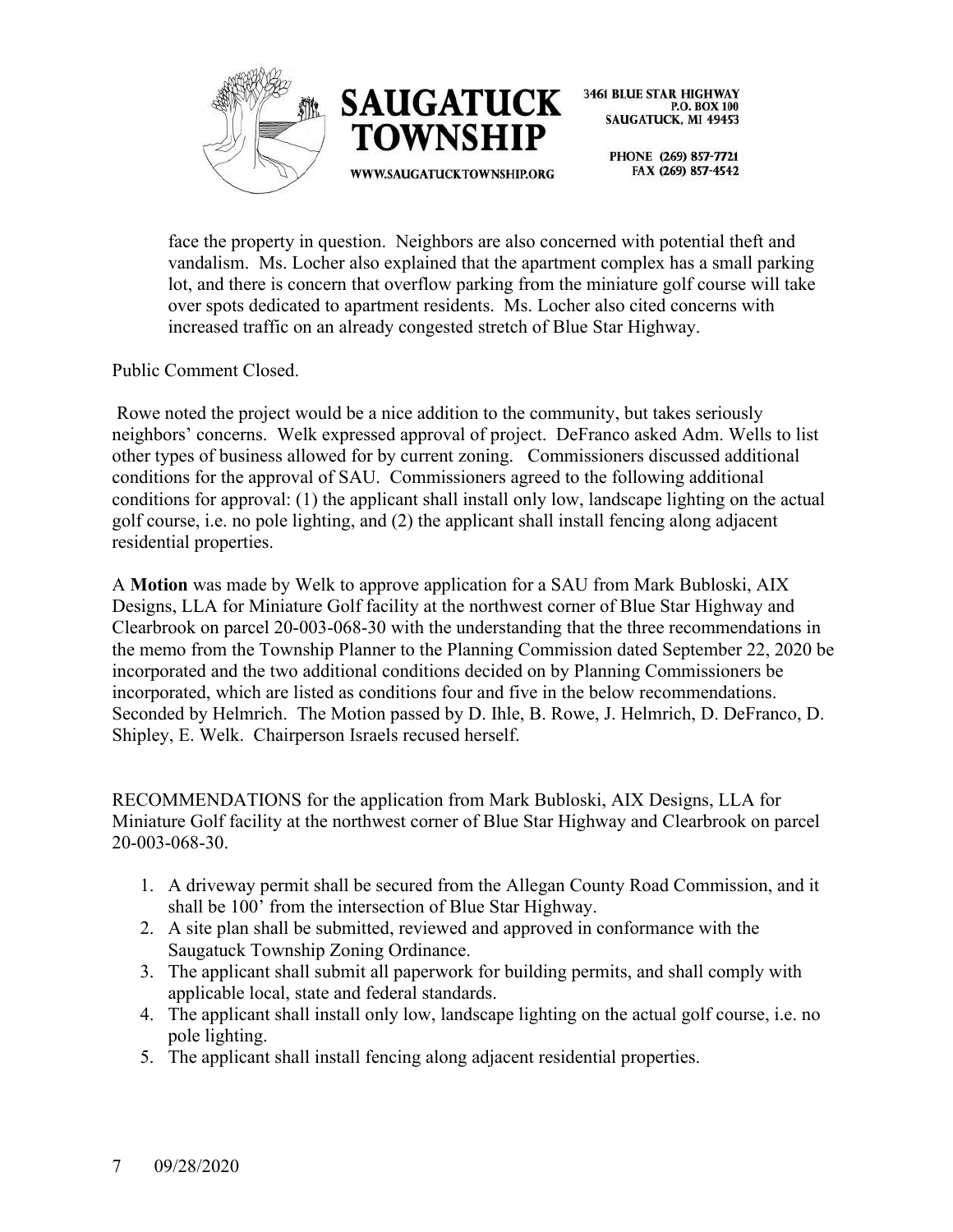

> PHONE (269) 857-7721 FAX (269) 857-4542

## **D. Attainable Housing,** discuss Zoning Audit for Housing

Adm. Wells discussed memo on file with recommendations to decrease minimum floor area for residential dwellings and allow accessory dwelling units in the Township. Wells suggested only allowing accessory dwelling units in R1. Rowe expressed favor for both measures, but would like to spend more time considering restrictions on accessory dwelling units. DeFranco asked if commissioners would consider allowing accessory dwelling units in A1 and A2 in addition to R1. Commissioners discussed appropriate restrictions for ADUs so that they properly serve attainable housing needs. Israels asked whether the Fire District should be involved in reviewing ADUs.

## **E. Process Charts**

Israels highlighted Adm. Wells work in creating process charts that provide a simplified explanation of various processes undertaken by the Planning Commission. Israels thanked Wells for her excellent work on this front. Helmrich encouraged other commissioners to review the process charts and share them with residents.

# **7). Old Business**

A. **Master Plan Review,** Discuss and Create Sub Committees for Master Plan Study Topics

Commissioner Shipley referenced her memo on file, and expressed interest in the commission taking up the issue of non-motorized transportation. Helmrich raised the prospect addressed in the previous PC meeting of setting up subject specific sub-committees in addressing the master plan. These sub-committees could be dedicated to addressing issues related to housing, mobility, rural character, and Tri-Community Blue Star Highway Plan. Israels proposed all commissioners email her a list of their top priorities moving forward as a way of determining the priorities of the Planning Commission.

Commissioners discussed Mr. Wiergena's September 28, 2020 correspondence concerning the size of the Van Horn pond. Adm. Wells spoke with EGLE. EGLE confirmed that they conducted inspections, determined Mr. Van Horn was well-aware of the requirements, and did not feel that there was any need to go back out to the property. Commissioners discussed ways in which to confirm the size of the pond, either through further communication with EGLE or measuring the pond independently. Ihle suggests adding a future requirement that projects provide "as-built" drawings upon completion. Wells stated that she will consult with the Township attorney regarding commissioner comments.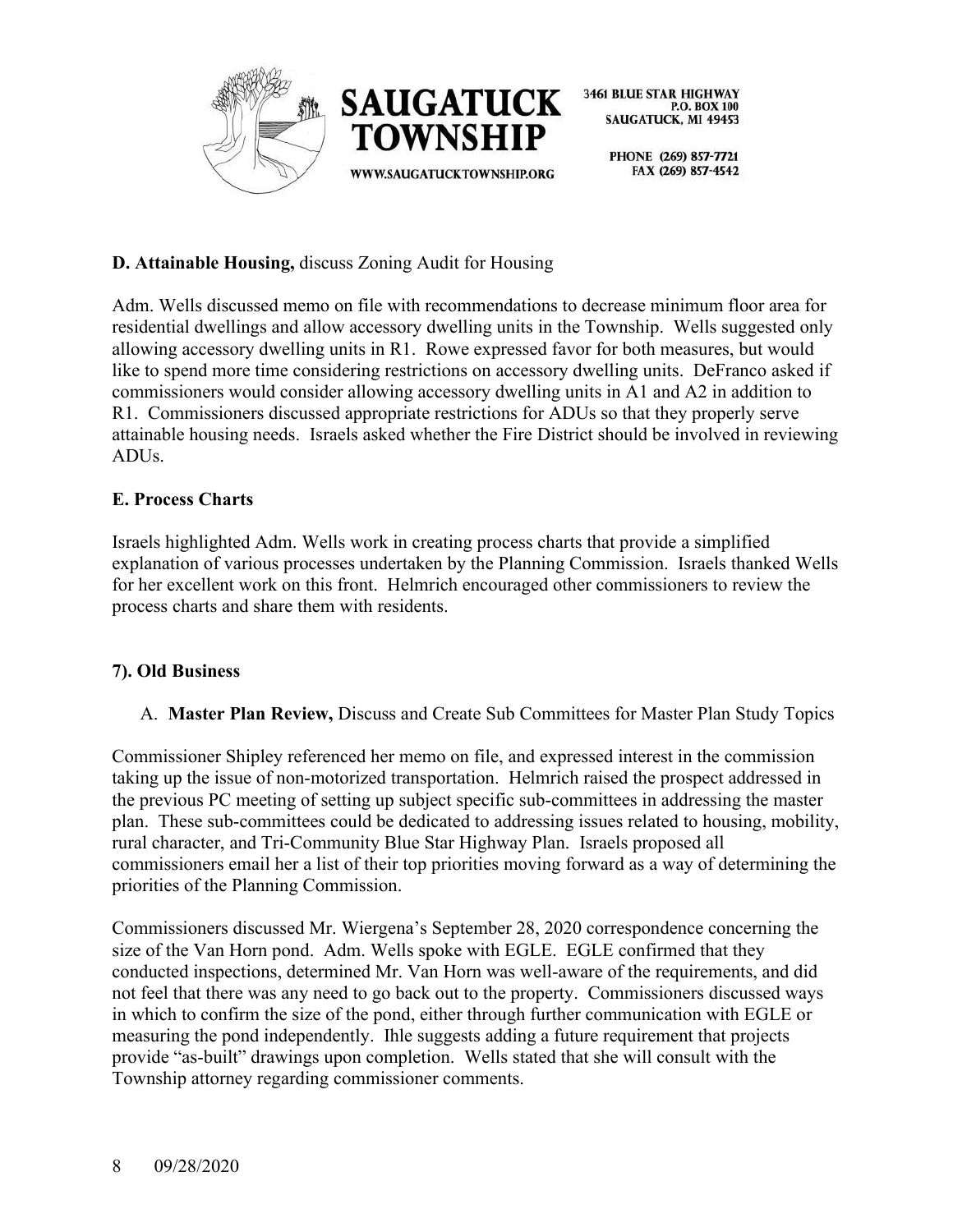



> PHONE (269) 857-7721 FAX (269) 857-4542

## **8). Public Comments**

No Public Comments

**9). Board Discussion:** Township Board Update Submitted by PC Member and Township Treasurer, Jon Helmrich

- Full Township Board conducted meeting on zoom Wednesday September 9<sup>th</sup>, 2020
- Public comment included (1) request for an off-road vehicle ordinance resolution; (2) concerned resident with a driveway issue relative to fire code approval and inspection; (3) more comment on the planned widening of Riverside Dr.
- Helmrich reported that over a week before the summer tax deadline that the Township was at a 70% return rate for summer taxes. Township is maintaining a solid budget vs actual revenue through August.
- Township received over \$600 to the Parks and Recreation Commission in honor of the late Art Lane.
- Board Members Bigford and Helmrich reported on their work in making strategic changes to the Township investment policy and will be presenting action steps at the full Board meeting in October.
- This week, the Township will be planting three new trees on Township property.
- Shared tree maintenance report regarding the condition of trees in the two cemeteries.
- Approved new Fire Department fee schedule.
- Appointed Lori Babinski to the Interurban Board.
- PC Chairperson Israels joined the Board meeting, giving the PC update to the full Board and discussed setting up sub-committees to focus on issues of housing, mobility and rural character.
- Next Board meeting is Wednesday, October 14<sup>th</sup>, 2020

# **10) Adjourn**

A **motion** was made to adjourn the meeting at 9:58 pm by Rowe. Seconded by Ihle. Motion passed by unanimous roll call vote. Next P.C. meeting: Monday, October 26, 2020 at 7:00 p.m.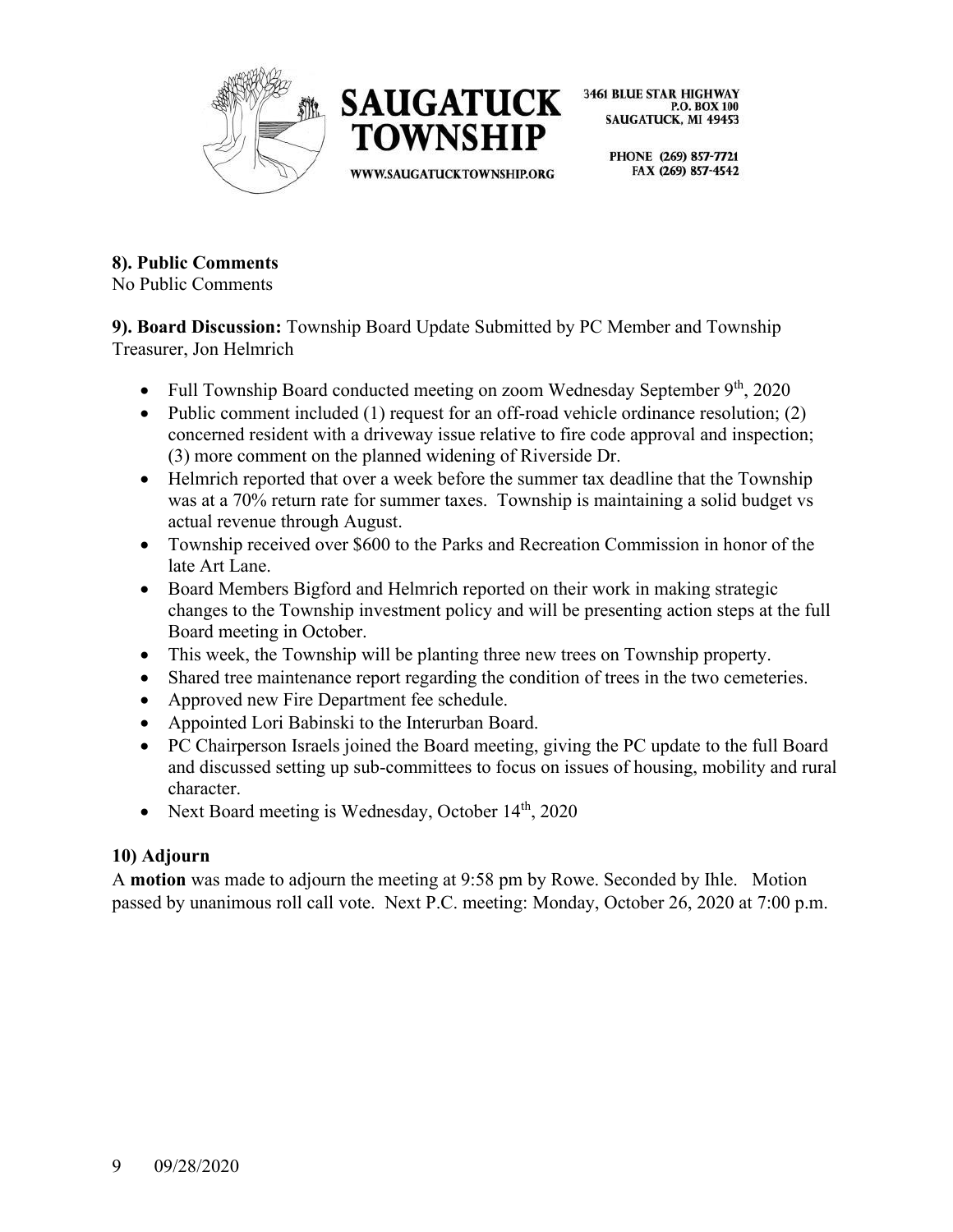



> PHONE (269) 857-7721 FAX (269) 857-4542

#### **Motions**:

1. A **Motion** was made by Rowe to conduct the meeting via video conference, ratify the procedures for public participation and meeting conduct as described in the Notice of Public Meeting, and to approve the agenda as written. Seconded by Ihle. The Motion passed by D. Ihle, B. Rowe, R. Israels, J. Helmrich, D. DeFranco, D. Shipley.

2. **A Motion** was made by Rowe to approve the minutes of 08/24/20 as amended. Seconded by Helmrich. The Motion passed by D. Ihle, B. Rowe, R. Israels, J. Helmrich, D. DeFranco, D. Shipley.

3. A **Motion** was made by Welk to approve the Special Approval Use and Site Plan for a provisioning center at the south east corner of Just Barns and Blue Star Highway, parcel 20-021- 026-20 with the understanding that the applicant meet the 13 recommendations in the memo from the Township Planner to the Planning Commission dated September 22, 2020. No second to the motion. The Motion is not considered at this time.

4. A **Motion** was made by Welk to approve the Special Approval Use and Site Plan for a provisioning center at the south east corner of Just Barns and Blue Star Highway, parcel 20-021- 026-20 with the understanding that we incorporate changes discussed and agreed upon this evening by the commission to include a condition concerning a "do not disturb" area (listed below as condition 14 under recommendations), items 2-7 from the Engineer report on file, and the 13 recommendations in the memo from the Township Planner to the Planning Commission dated September 22, 2020. Seconded by Ihle. The Motion passed by unanimous roll call vote.

5. A **Motion** was made by Welk to approve application from JARS Holdings, LLC to operate a Marijuana Retailer on parcel #20-029-002-11, (aka. 2790 Blue Star Highway) with the understanding that we incorporate the 12 recommendations in the memo from the Township Planner to the Planning Commission dated September 22, 2020. Seconded by Rowe. The Motion passed by D. Ihle, B. Rowe, J. Helmrich, D. DeFranco, D. Shipley, E. Welk. Chairperson Israels lost connection from the zoom call.

6. A **Motion** was made by Welk to approve application for a SAU from Mark Bubloski, AIX Designs, LLA for Miniature Golf facility at the northwest corner of Blue Star Highway and Clearbrook on parcel 20-003-068-30 with the understanding that four recommendations in the memo from the Township Planner to the Planning Commission dated September 22, 2020 be incorporated and the two additional conditions decided on by Planning Commissioners be incorporated, which are listed as conditions four and five in the below recommendations. Seconded by Helmrich. The Motion passed by D. Ihle, B. Rowe, J. Helmrich, D. DeFranco, D. Shipley, E. Welk. Chairperson Israels recused herself.